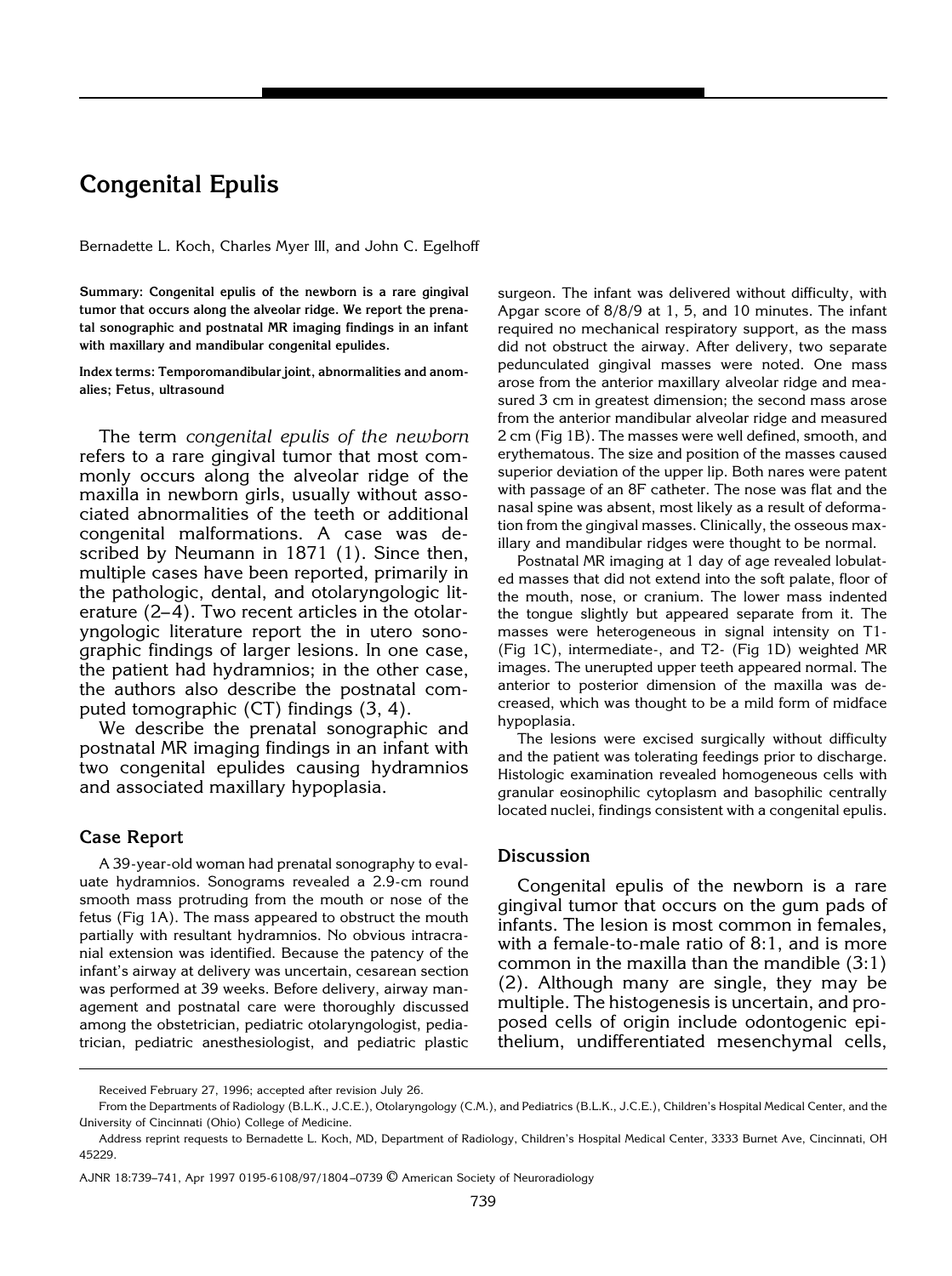Fig 1. Infant girl with congenital epulis.

*A*, In utero sonogram shows a well-defined, smooth, round mass (*arrows*), measuring 2.9 cm in greatest dimension, protruding beneath the nose. A small amount of fluid is seen extending into the mouth inferior to the mass. There was associated hydramnios.

*B*, Postnatal photograph shows two separate paramidline masses, the largest originating from the gum pad of the maxillary ridge. A smaller lesion arose from the mandibular ridge.

*C*, Sagittal T1-weighted (500/12/4 [repetition time/echo time/excitations]) MR image shows the smooth, well-defined mass arising from the maxillary ridge without extension into the nasal airway, mouth, or cranium. A smaller mass is seen protruding from the mandibular ridge (*arrowheads*).

*D*, Axial T2-weighted (2500/100/1) MR image shows the maxillary mass as slightly heterogeneous, isointense with muscle centrally, with a peripheral hyperintense rim anteriorly (*arrows*). The smaller mandibular mass is only slightly hyperintense relative to muscle (*arrowheads*).



pericytes, fibroblasts, smooth muscle cells, nerve related cells, and histiocytes (2, 5–9). The reason for the female predominance is peculiar. An endogenous hormonal stimulus has been proposed (10) but this theory is not proved, since detectable estrogen and progesterone receptors within the lesions are lacking (6, 8, 11).

Pathologically, the lesions are composed of large cells with eosinophilic granular cytoplasm within vascular fibrous connective tissue (11– 13). Small lesions may regress (14) and larger lesions must be resected, as they often interfere with airway patency and cause feeding difficulties. Complete surgical excision is curative.

The terms *congenital epulis* and *congenital gingival granular cell tumor* have been used synonymously in the literature. Although the congenital epulis is composed of granular cells and is similar to the true granular cell tumor (granular cell myoblastoma), the histology and epidemiology of these two lesions differ. Gran-

ular cell tumors are less vascular, often have a component of pseudoepitheliomatous hyperplasia, and contain more conspicuous nerve bundles than do congenital epulides. Congenital epulides only occur in the gum pads of infants, whereas granular cell tumors usually occur in adults (between 20 and 60 years of age) (11) and may involve multiple organs. Thirty to fifty percent of granular cell tumors occur in the tongue and 30% occur in the skin. Other sites include the supraglottic and infraglottic airways, bronchus, mastoid, orbit, breast, muscle, and lip (12). Less than 1% of granular cell tumors are malignant (13), and some authors argue that those are actually misdiagnosed sarcomas, histiocytomas, and rhabdomyosarcomas (12).

In the literature, congenital epulis is reported to be an isolated finding without associated congenital abnormalities, with the exception of an occasional report of a hypoplastic or absent underlying tooth (15). The patient reported here